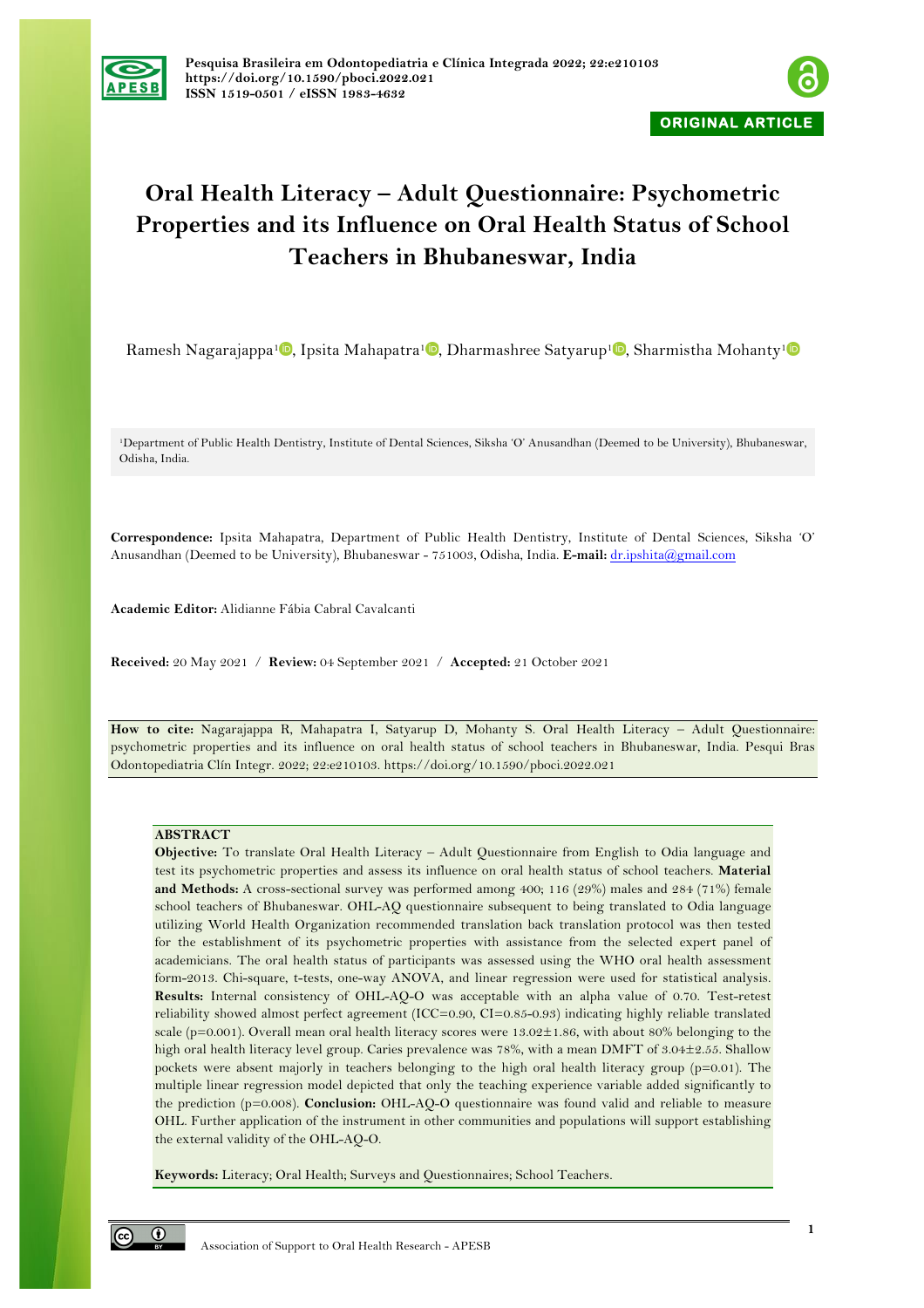# **Introduction**

At the 7th Global Conference on Health Promotion of the World Health Organization (WHO), Health literacy was identified as one of the five key tracks of strategy for health promotion [1]. People with low health literacy were observed with restricted ability to obtain, understand and act on health information; thereby, it was often described as "The Silent Health Epidemic". The word Oral Health Literacy emerged in the late 90's and was defined as "degree to which individuals have the capacity to obtain, process and understand basic oral health information and services needed to make appropriate health decisions" [2].

Oral health literacy is a mixture between the health system, education system, culture and society and oral health outcomes signifying that it may be a new determinant of oral health and hence requires more intensive recognition in oral health research [3]. To promote good oral health outcomes, different tools have been developed to first measure oral health literacy and then deliberately organize prevention and promotion plans. Tools like Rapid Estimate of Adult Literacy in Dentistry, REALD-30, Oral Health Literacy Instrument (OHIL), Test of Functional Health Literacy in Dentistry (TOFHLiD), Comprehensive Measure of Oral Health Knowledge (CMOHK), Oral Health Literacy Assessment-Spanish, and Hong Kong Oral Health Literacy Assessment Task for Pediatric Dentistry were some of the most commonly used oral health literacy instruments [4]. As a result, awareness regarding the significance of literacy in dentistry has expanded over the recent years, and implementation has been done for adapting the concept of health literacy in dental practice and research  $\lceil 5 \rceil$ .

To date, the few existing oral health literacy instruments are mostly based upon Word Recognition, Comprehension, Numeracy, Listening, Decision Making or a combination of these. These existing OHL instruments are limited in their objectives, while some are very long and some include items, which are not relevant to all societies. Considering the comprehension of general population, the recently developed 17 items oral health literacy – adult questionnaire (OHL-AQ) stands amidst the pre-existing tools as a more stable and comprehensive assessment instrument.

Despite the presence of certain modified tools to assess oral health literacy, the need to configure a reliable, valid and comprehensive instrument for Odia speaking individuals still persists [6]. Hence, the present study was planned to translate Oral Health Literacy – Adult Questionnaire from English to Odia language and test its psychometric properties, and also assess its influence on oral health status of school teachers.

# **Material and Methods**

#### Study Design and Ethical Clearance

A cross-sectional study was conducted among school teachers in Bhubaneswar city of Odisha, India, from October 2019 to February 2020. All procedures performed were in accordance with the ethical standards of institutional ethical committee and with 1964 Helsinki declaration and its later amendments. Ethical clearance was granted by the Institutional review board (Ref. No/DMR/IMSSH/SOA/180315 dated 27th sept' 2019). A certified list of all the schools (public and private) of Bhubaneswar city was attained from the District Education Office (DEO), Bhubaneswar. An official authorization was taken from the respective Principals/ Headmasters / Headmistress of the selected schools. Informed consent was taken from all the teachers prior to study being conducted.

Sample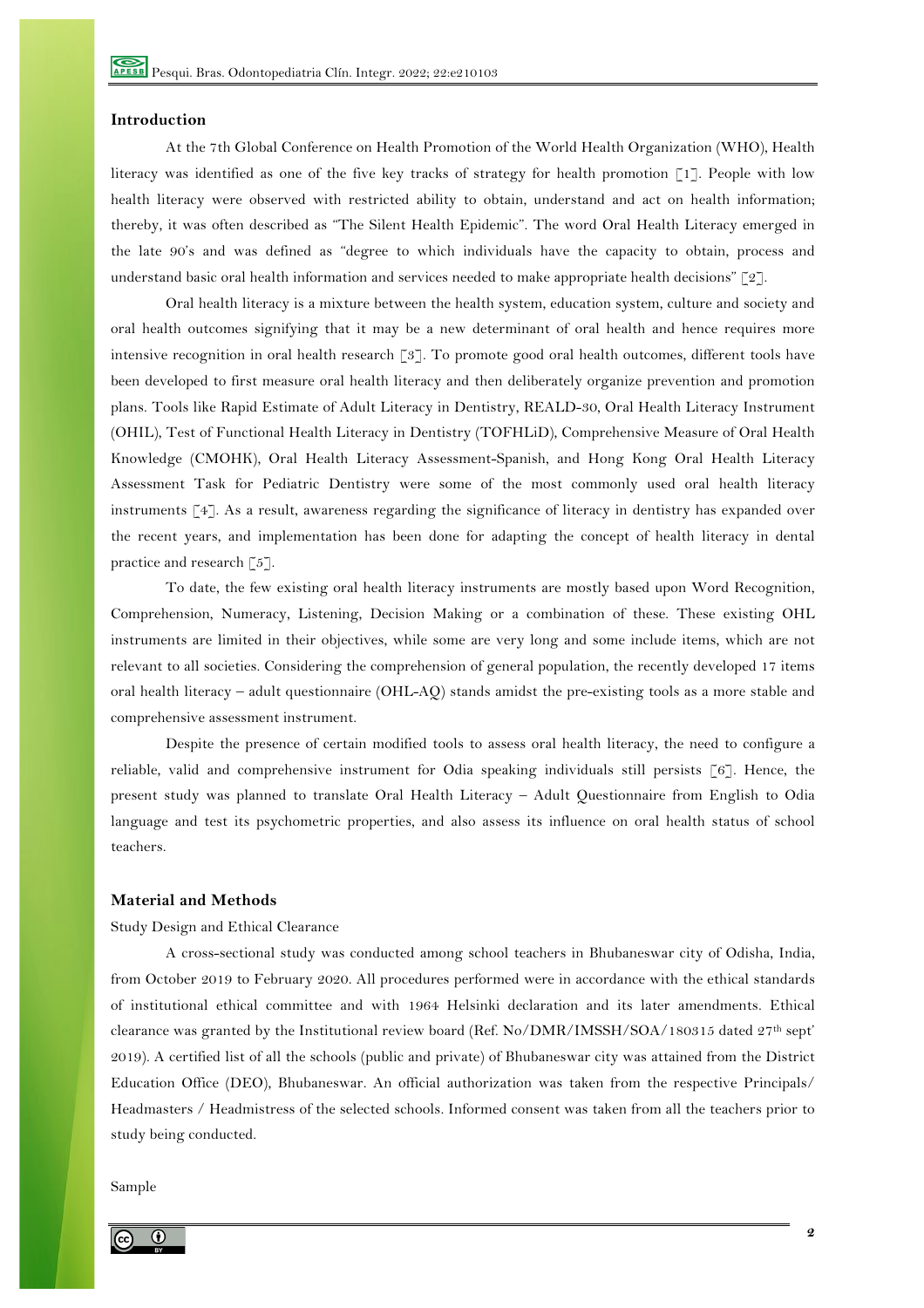Based on the earlier reported prevalence of dental caries in Odisha (54%), 5% allowable error and 95% confidence level, the sample size was considered to be 400 using the following formula, n=z<sup>2</sup>pq/d<sup>2</sup>. A two-stage stratified cluster sampling procedure was used to accomplish the required sample size. In the first stage, Bhubaneswar city was randomly alienated into four topographical areas, and five schools from each area were arbitrarily chosen. Out of the total number of Government (65) and private schools (119), eight Government and twelve private schools were randomly picked. In the second stage, eligible school teachers were stratified by age and gender and randomly selected in proportion to the aggregate number of teachers registered in each school for accomplishing the sample of about 400.

Only those teachers who were permanent residents of Bhubaneswar city, present at schools on the day of examination, and provided consent were included. Medically compromised teachers or with physical limitations and those undergoing orthodontic treatment were not considered.

# Odia Translation of Oral Health Literacy Adult Questionnaire (OHL-AQ)

The translation of OHL-AQ was done as per four sequential stages of translation back translation as recommended by World Health Organization [7]. First, the forward translation into Odia language was done by a single health professional familiar with terminologies covered by the instrument. In the second step, experts with experience in translation and professionals of public health jointly developed the questionnaire and also assessed the content validity of the translated questionnaire. In the third step, back translation of the OHL-AQ-O questionnaire into English was done and it was cross-matched with the original (English) OHL-AQ questionnaire. Apparent discrepancies were discussed and eventually resolved with the translator. The last step was pre-testing of the questionnaire in a sample of 10 teachers who were not considered to be a part of the main study; face-to-face interview sessions with participants were carried out by the primary investigator. The answers obtained from this session were matched with the actual responses marked by respondents in the questionnaire. The respondents were also interviewed regarding ease of understanding and content of questionnaire. The final version of the questionnaire (OHL-AQ-O) was a collaborative compilation of all iterations made throughout the process and was now ready for main evaluation.

### Psychometric Assessment of OHL – AQ – O

The content, face and construct validity assessment of the questionnaire was done with assistance from a selected expert panel of academicians. Discriminant validity was assessed by negative/insignificant association of OHL-AQ-O scores with socio-demographic variables like gender, age, and teaching experience. Concurrent validity was being established by a significant association between poor self-rated oral health and oral health literacy level. For assessment of reliability, test-retest reliability measure was computed using Intra-class correlation coefficient (ICC), whereas the internal consistency of the translated scale was evaluated through Cronbach's alpha coefficient.

# Measurement of OHL

The examiner made an individual visit to each chosen school and requested the respective school authorities to issue a notice in advance for teachers' active participation. An efficient monthly systematic schedule with an average number of 20 to 25 school teachers to be examined every day was prepared in agreement with the authorities of respective schools. On the day of the interview, the participants were made aware of the purpose of the study, method of questionnaire filling, privacy and confidentiality of the study. The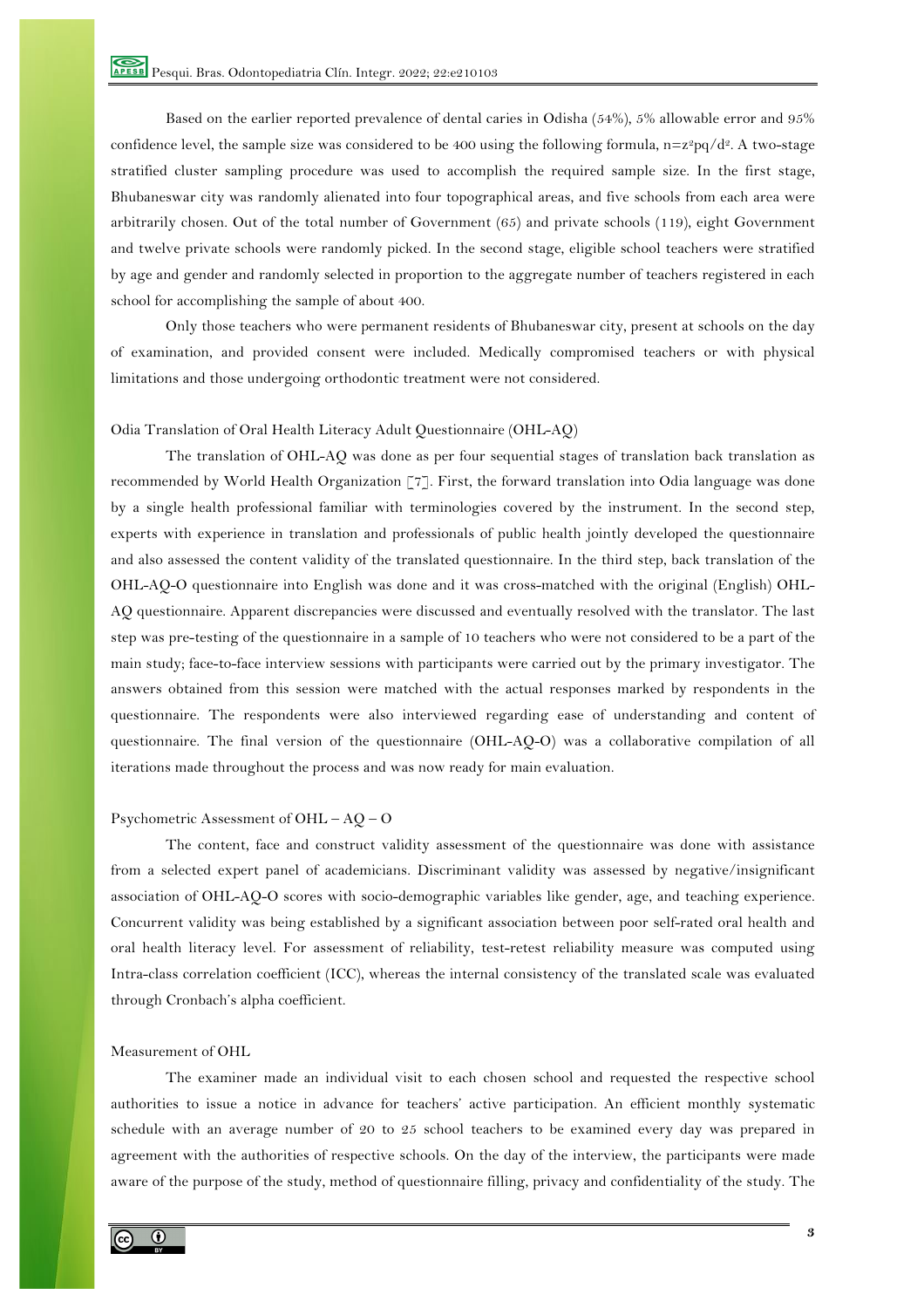participants were asked to fill up the 17 items OHL-AQ-O questionnaire along with socio-demographic details in either classrooms or staff-room at their convenience.

# Measurement of Oral Health Status

With the help of WHO oral health assessment form-2013, ADA Type III oral examination was carried out under natural light and illumination using mouth mirror, explorer and CPI probe to assess the oral health status. Prior training and intra-examiner calibration were carried out by a senior faculty member on 20 school teachers in the Department of Public Health Dentistry, Institute of Dental Sciences. Kappa statistics revealed intra-examiner reliability to be 90%.

### Statistical Analysis

The data collected were entered into a Microsoft Excel datasheet and analyzed using Statistical Package for Social Sciences (SPSS, IBM Version 20.0). Chi-square, Independent t-test and One-way ANOVA were used for statistical analysis. Correlation and regression models were also used to determine any association and prediction of independent variables with oral health literacy, respectively. For all tests, confidence interval and p-value were set at  $95\%$  and  $\leq 0.05$ , respectively.

### **Results**

The mean age of school teachers of Bhubaneswar was 37.24±8.51 years. The highest proportion of participants was in the age group of 31-40 years 185 (46.3%) followed by 21-30 years 90 (22.5%), 41-50 years 79 (19.8%) and above 50 years 46 (11.5%). Male to female representation was 116 (29%) and 284 (71%), respectively, with an obvious female preponderance. More than half of the study population, 217 (54.3%), had a teaching experience of less than 10 years. It was relatively noticeable that the majority, 320 (80%) of the study subjects, belonged to the high oral health literacy level group.

Internal consistency of the OHL-AQ-O was acceptable, with an alpha value of 0.70. The "test-retest reliability" assessment, using bivariate correlation analysis, showed significant results with an almost perfect agreement (ICC=0.90, CI=0.85-0.93), indicating a highly reliable translated scale ( $p=0.001$ ).

The overall mean oral health literacy scores were  $13.02 \pm 1.86$  (Table 1). The younger age group was followed by 41-50 years (13.13±1.63), 31-40 years (12.75±1.24) and >50 years (12.35±1.85) age groups. The results are suggestive of the fact that the younger age group (21-30 years) had a higher mean OHL score (13.32±1.27), which was statistically significant (p=0.04). Post hoc Tukey then revealed a statistically significant difference between 21-30 years and >50 years age group (p=0.03). Females were reported to have a higher mean literacy score (13.10 $\pm$ 1.63) than males (12.83 $\pm$ 2.33), and it was found to be statistically significant  $(p=0.01)$ .

**Table 1. Comparison of the independent variables with mean oral health literacy scores.**

| <b>Variables</b>      | <b>OHL Score (Mean±SD)</b>    | p-value |
|-----------------------|-------------------------------|---------|
| Age Groups (in Years) |                               |         |
| $21 - 30$             | $13.32 \pm 1.27$ <sup>a</sup> | $0.04*$ |
| $31 - 40$             | $12.75 \pm 1.24$              |         |
| $41 - 50$             | $13.13 \pm 1.63$              |         |
| >50                   | $12.35 \pm 1.85^a$            |         |
| Gender                |                               |         |
| Male                  | $12.83 \pm 2.33$              | $0.01*$ |
|                       |                               |         |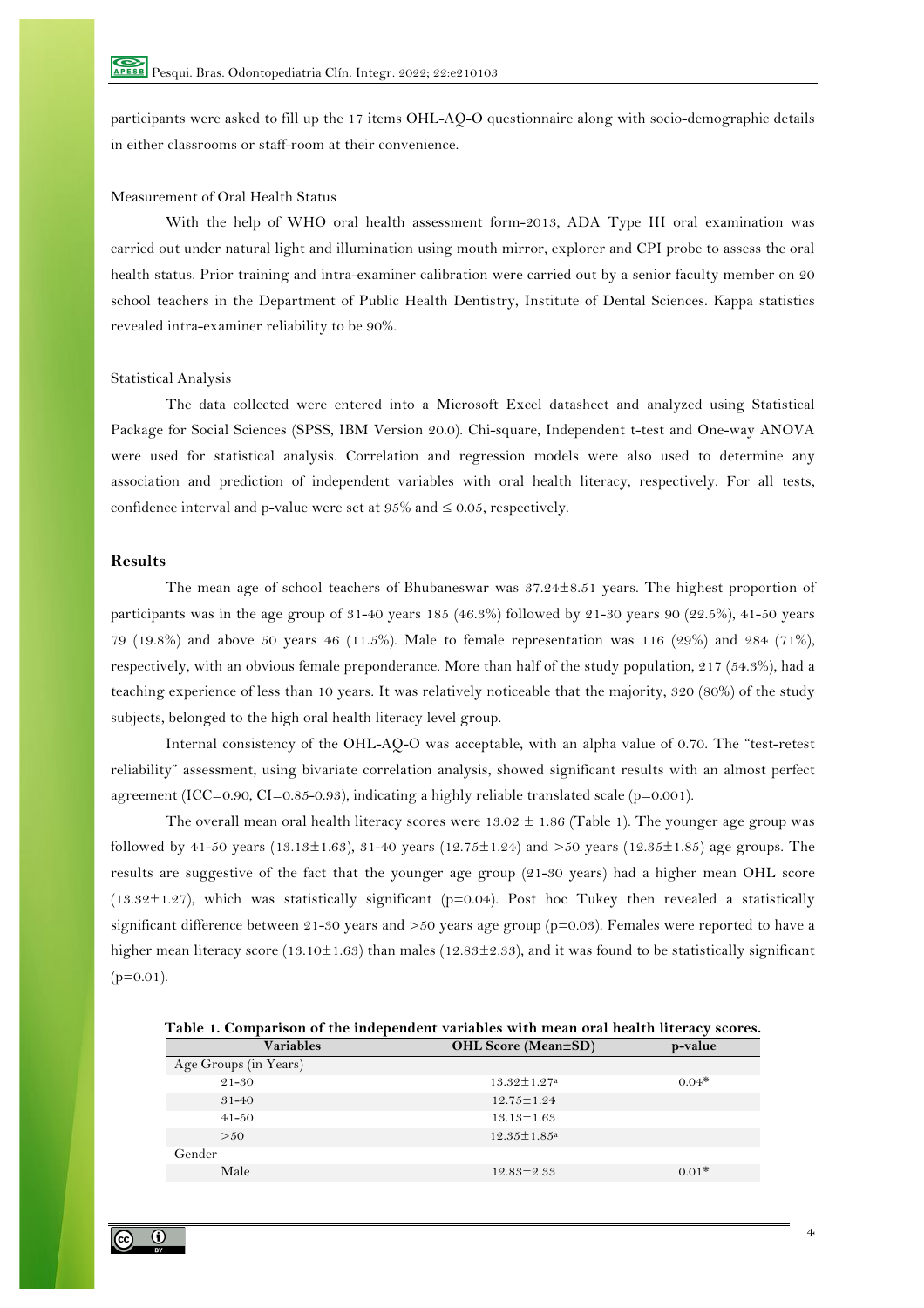| Female                         | $13.10 \pm 1.63$ |      |
|--------------------------------|------------------|------|
| Teaching Experience (in Years) |                  |      |
| <10                            | $12.84 \pm 1.99$ | 0.14 |
| >10                            | $12.99 \pm 1.66$ |      |

<sup>a</sup>Post hoc Tukey test reveals statistically significant difference between 21-30 years and >50 years age group (p<0.05).

The demographic variables of age, gender and teaching experience were compared with the three levels of OHL (low, moderate, and high). A significant association was observed between age groups and gender with OHL levels ( $p=0.01$  and 0.006, respectively). At the same time, no significant difference was observed with respect to teaching experience. Both the aforementioned results suggested partial fulfillment of discriminant validity for OHL-AQ-O. Self-rated oral health was also found to be significantly associated with OHL levels. Participants having high OHL reported good self-rated oral health, indicating OHL-AQ-O to have good concurrent validity.

The mean number of teeth present in the population was  $30.15 \pm 1.35$  with the distribution of decayed teeth as 2.19±1.65, while the mean missing and filled teeth scores were 0.37±0.93 and 0.42±1.02, respectively. The mean DMFT score was  $3.04\pm2.55$  that increased with an increase in age from  $2.32\pm2.05$  in the younger age group to 4.39±1.89 in the elderly and it was found to be statistically significant (p=0.001). Gender wise mean DMFT was almost similar, and it was not significant (p>0.05). However, according to teaching experience, higher DMFT was seen among those having more experience (3.41±3.01), which was significant (p=0.008) (Table 2).

|                     |                  | <b>Teeth Present</b>    | <b>Dentition Status</b> |                 |                 |                              |
|---------------------|------------------|-------------------------|-------------------------|-----------------|-----------------|------------------------------|
| <b>Variables</b>    | N(%)             | $(N=12378)$             | D                       | M               | $\mathbf{F}$    | <b>DMFT</b> Score            |
|                     |                  | $Mean \pm SD$           | $Mean \pm SD$           | $Mean \pm SD$   | $Mean \pm SD$   | $Mean \pm SD$                |
| Age Groups          |                  |                         |                         |                 |                 |                              |
| $21-30$ Years       | 90(22.5)         | $2784(30.93\pm1.20)$    | $1.86 \pm 1.71$         | $0.01 \pm 0.10$ | $0.46 \pm 1.08$ | $2.32 \pm 2.05^a$            |
| 31-40 Years         | 185(46.3)        | $5758(31.12 \pm 1.17)$  | $2.25 \pm 1.67$         | $0.25 \pm 0.61$ | $0.43 \pm 1.04$ | $2.93 \pm 2.05^{\rm b}$      |
| $41-50$ Years       | 79(19.8)         | $2445(30.95\pm1.48)$    | $2.09 \pm 1.64$         | $0.54 \pm 1.07$ | $0.42 \pm 0.91$ | $3.35 \pm 3.83$ <sup>a</sup> |
| $>50$ Years         | 46(11.5)         | 1391 $(30.24 \pm 1.84)$ | $2.78 \pm 1.26$         | $1.28 \pm 1.73$ | $0.33 \pm 1.01$ | $4.39 \pm 1.89$ ab           |
|                     | p-value (ANOVA)  |                         | 0.017                   | 0.001           | 0.91            | 0.001                        |
| Gender              |                  |                         |                         |                 |                 |                              |
| Males               | 116(29)          | $3581 (30.87 \pm 1.22)$ | $2.28 \pm 1.66$         | $0.42 \pm 0.94$ | $0.34 \pm 0.83$ | $3.03 \pm 2.06$              |
| Females             | 284(71)          | $8797(30.98\pm1.41)$    | $2.15 \pm 1.64$         | $0.35 \pm 0.93$ | $0.46 \pm 1.09$ | $3.05 \pm 2.73$              |
|                     | p-value (t-test) |                         | 0.46                    | 0.49            | 0.28            | 0.92                         |
| Teaching Experience |                  |                         |                         |                 |                 |                              |
| $<$ 10 Years        | 217(54.3)        | $6722(30.98\pm1.16)$    | $2.10 \pm 1.66$         | $0.15 \pm 0.44$ | $0.49 \pm 1.11$ | $2.74 \pm 2.04$              |
| $>10$ Years         | 183(45.8)        | $5656(30.91 \pm 1.56)$  | $2.30 \pm 1.65$         | $0.63 \pm 1.25$ | $0.34 \pm 0.90$ | $3.41 \pm 3.01$              |
|                     | p-value (t-test) |                         | 0.22                    | 0.001           | 0.15            | 0.008                        |

**Table 2. Comparison of dentition status with the independent variables.**

<sup>a</sup>Post hoc Tukey test reveals statistically significant difference between 21-30 years and 41-50 years, >50 years age group (p<0.05); <sup>b</sup>Post hoc Tukey test reveals statistically significant difference between 21-30 years and >50 years age group (p<0.05).

Intra-oral examination of the participants revealed that 8 (2%) of the teachers suffered from a very mild form of fluorosis. None of the study participants showed any signs of dental erosion. Around 16 (4%) of the population had enamel fracture due to past history of trauma and the rest ( $n=384$ ;  $96\%$ ) did not have any such condition. Majority had healthy mucosal condition (n=386; 96.5%) while others had leukoplakia (n=8; 2%) and ulcerations (n=6; 1.5%). Only 8 (2%) of the teachers were reported to wear partial dentures and none of them were reported to wear complete dentures.

The clinical parameters of dentition and periodontal status were compared with the OHL groups in Table 3. Teachers with high oral health literacy were found to have higher values of DMFT score in both <5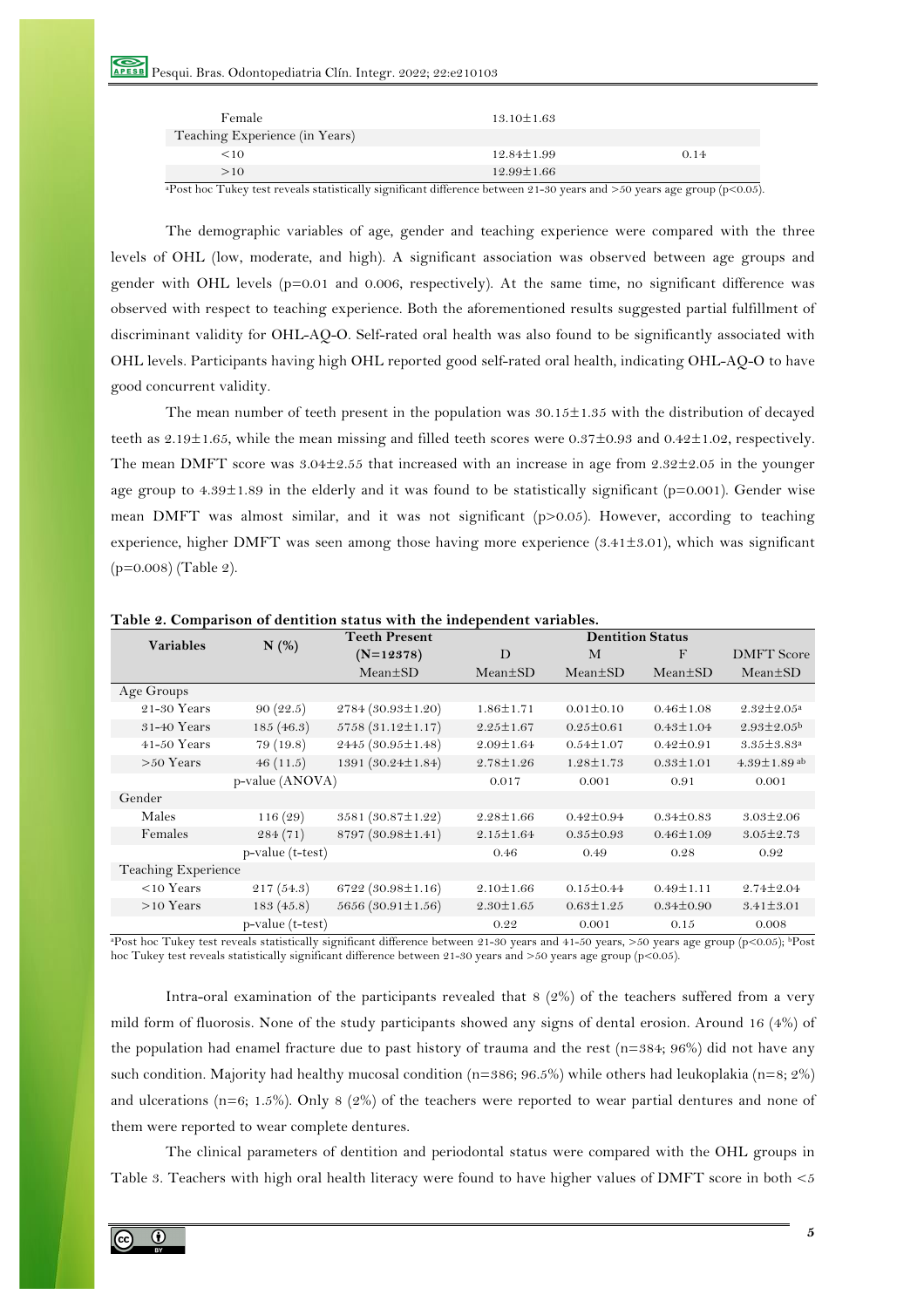(79.6%) and  $>5$  (82.7%) categories. However, this association was not statistically significant (p=0.61). Furthermore, good gingival and periodontal status was observed among the high oral health literacy groups as there were no signs of gingival bleeding ( $n=251$ ; 80.7%) and also the absence of shallow ( $n=270$ ; 82.8%) and deep periodontal pockets (n=303; 79.7%). Nevertheless, the differences found were statistically significant only in relation to the presence or absence of shallow pockets  $(p=0.01)$ .

|                            | N   |                 | OHL-AO-O             |                  |         |
|----------------------------|-----|-----------------|----------------------|------------------|---------|
| <b>Clinical Parameters</b> |     | Low OHL $(0-9)$ | Moderate OHL (10-11) | High OHL (12-17) | p-value |
|                            |     | $N$ (%)         | $N$ $(\%)$           | $N$ $(\%)$       |         |
| <b>Dentition Status</b>    |     |                 |                      |                  |         |
| DMFT < 5                   | 348 | 3(0.9)          | 68 (19.5)            | 277(79.6)        | 0.61    |
| DMFT > 5                   | 52  | 1(1.9)          | 8(15.4)              | 43(82.7)         |         |
| Periodontal Status         |     |                 |                      |                  |         |
| Gingival Bleeding          |     |                 |                      |                  |         |
| Present                    | 89  | 0(0.0)          | 20(22.5)             | 69 (77.5)        | 0.37    |
| Absent                     | 311 | 4(1.3)          | 56(18.0)             | 251(80.7)        |         |
| <b>Shallow Pockets</b>     |     |                 |                      |                  |         |
| Present                    | 74  | 1(1.4)          | 23(31.1)             | 50(67.6)         | 0.01    |
| Absent                     | 326 | 3(0.9)          | 53(16.3)             | 270 (82.8)       |         |
| Deep Pockets               |     |                 |                      |                  |         |
| Present                    | 20  | 0(0.0)          | 3(15)                | 17(85.0)         | 0.79    |
| Absent                     | 380 | 4(1.1)          | 73(19.2)             | 303(79.7)        |         |

# **Table 3. Comparison of OHL with oral health status of the participants.**

Multiple linear regression was run to predict oral health literacy scores from age group, gender and teaching experience (Table 4). These variables statistically significantly predicted oral health literacy scores, F  $(3, 396) = 3.014$ , p=0.030. The r<sup>2</sup> value of 0.022 shows that our linear model explains only 2% of the variance in oral health literacy scores. Only the teaching experience variable added significantly to the prediction, p=0.008.

| Model                  | <b>Beta</b> | p-value  | R                 | R Square | <b>Adjusted R</b><br>Square | Std. Error of<br>the Estimate |
|------------------------|-------------|----------|-------------------|----------|-----------------------------|-------------------------------|
| OHL Score <sup>a</sup> |             |          |                   |          |                             |                               |
| Gender <sup>b</sup>    | 0.064       | 0.20     |                   |          |                             |                               |
| Age $Group^b$          | 0.121       | 0.09     | .149 <sup>a</sup> | .022     | .015                        | 1.848                         |
| Teaching Experienceb   | 0.194       | $0.008*$ |                   |          |                             |                               |

### **Table 4. Multiple linear regression to predict the variable influencing OHL.**

aDependent Variable: Oral health literacy score; bPredictors: (Constant), teaching experience, gender, age group; \*Statistically significant at p<0.05

# **Discussion**

The main objective of the study was to translate the Odia version of the English OHL-AQ questionnaire and test its psychometric properties. The reason behind leading the current study on school teachers was to re-examine the idea of "Dental socialization" and "significant others" in commitment to better OHL [8].

The OHL-AQ-O was found to have an acceptable internal consistency (0.70), which was comparable to pre-validated OHL-AQ (0.72) and OHLI (>0.70) [5,9]. Higher test-retest reliability (ICC-0.90) was comparable to similar oral health literacy scales, which suggest better understandable and reproducible responses [3-5,10,11]. Therefore, a high ICC value could indicate that the face validity and content validity of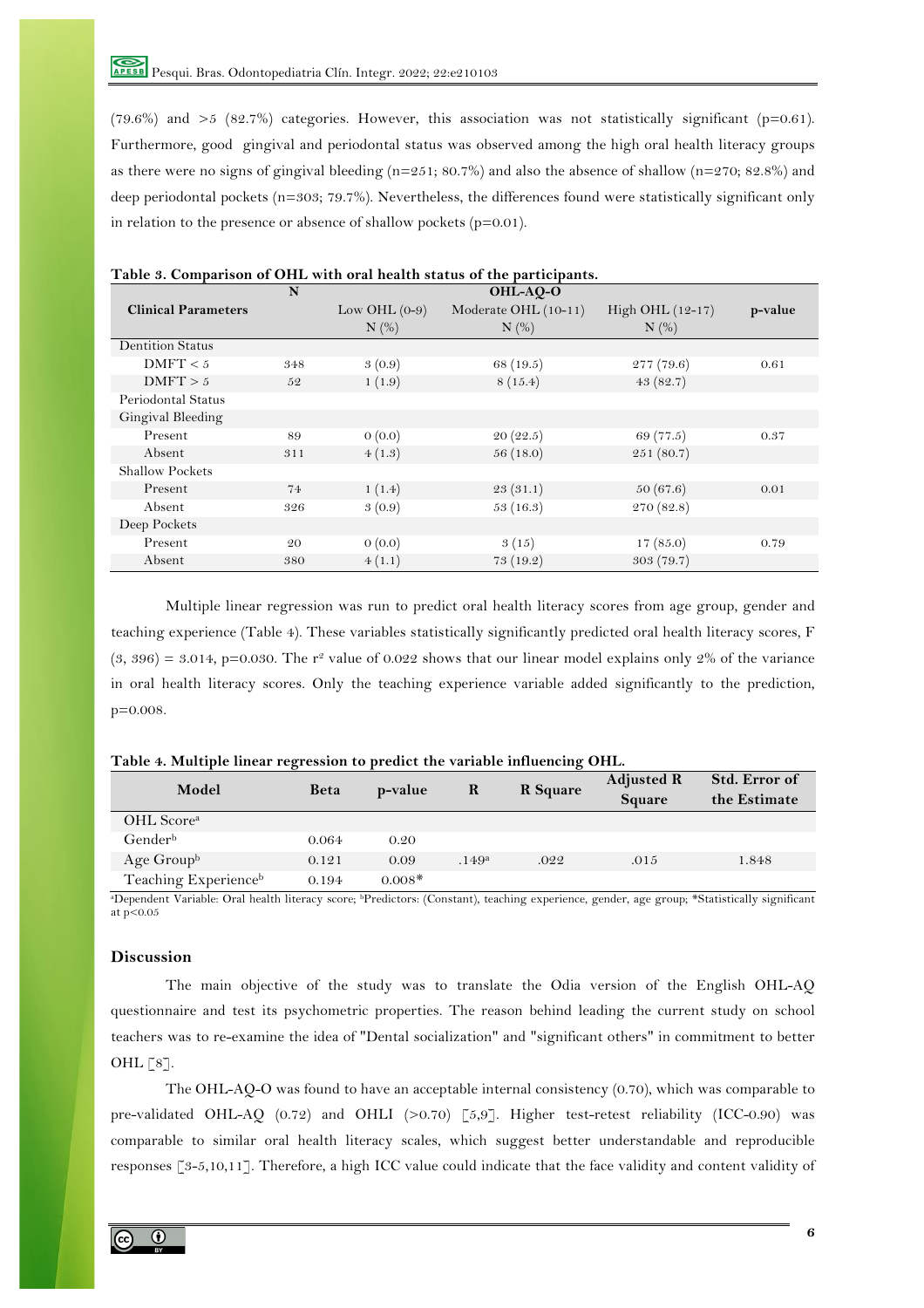the Odia translated questionnaire are quite acceptable. Among the advantages of the study, one was computation of test-retest reproducibility and the other was that the participants found the questionnaire less time-consuming and easy to respond to due to a limited number of questions.

The comparison of sociodemographic variables highlighted an insignificant association with teaching experience but revealed significant results for age and gender categories. The results partially favored the evidence to support the divergent validity of our study. The study findings agreed with the NAAL (National Assessment of Adult Literacy) instrument survey conducted by Bennett et al. [12]. The significant association between poor self-rated oral health and OHL levels was similar to similar studies, representing acceptable concurrent validity [3,6,13].

The mean age of the teachers in the present study was 37.24±8.51 years, which was similar with the study by Simon et al. [14] (39±10.42 years) among teachers in Mangalore, Karnataka and Das et al. [15] (43.9±14.36 years) among adult population of Ghaziabad. In addition, the present study reported almost 78% caries prevalence, which was almost similar with the one reported by Simon et al. (79.2%) [14], but contrary to the findings of caries level for India for the next 10 years (50-60%) as reported by Shah [16].

The prevalence of shallow pockets (4-5mm) in our study was 18.5%, which was nearly similar with the studies by Mary et al. [17] (15.8%), Jagan et al. [18] (22.3%) and Sunitha et al. [19] (24.1%). While in our study, 5% prevalence of deep pockets was found, it was 9.3% among the teachers in Davangere [19]. The LOA prevalence in our population was 18.3%; these findings can be similarly compared with the studies by Simon et al. [14] (23.3%), Das et al. [15] (21%), and Mary et al. [17] (14.3%).

The frequency of participants wearing partial dentures in our study was 2%, while none wore complete dentures. These findings were similar with the situation among school teachers of Davangere (partial denture -2.3%, complete denture – 0%)  $\lceil 19 \rceil$ .

In the current study, age groups and gender were found to be significantly different within the OHL groups (p=0.01 and p=0.006 respectively). But this was not similar with the ones by Ramandeep et al.  $[6]$ , where both age groups and gender were non-significant with OHL ( $p=0.06$  and 0.07, respectively). This difference can also be explained by the difference in the study population chosen in both studies.

When compared within age groups, the younger age group below 30 years had the highest mean OHL score of 13.32±1.27 than others and it was found to be significant (p<0.04). Hence, indicating that younger adults have higher literacy scores. Contrary to the findings of Jones et al., who reported higher literacy scores (REALD-30) in >40 years age group but the difference was non-significant [20]. The study by Jones et al. [20] was specifically on adults seeking dental care. Moreover, the literacy instrument used was REALD-30, while the current study used OHL-AQ-O, which could have led to the variation in results.

Among the periodontal status, OHL was significantly associated with the presence or absence of shallow pockets (p=0.01). Moreover, a significant negative correlation was also found between shallow pockets and OHL score  $(p=0.003)$  and age  $(p=0.001)$ . Hence, it can be declared that those with higher OHL had a smaller number of shallow pockets. It can also be explained that people with high OHL had better periodontal health.

Our literature review suggests more than ten tools to measure OHL [4]. However, most of these tools were lengthy, time-consuming and lacked generalizability across populations. Even if these instruments do give valuable evaluations of reading ability, they do not catch the full supplement of literacy skills needed in various health contexts. For example, simply inquiring if the patients are able to read or understand dental terms [21] isn't an adequate method by which researchers can screen oral health literacy in various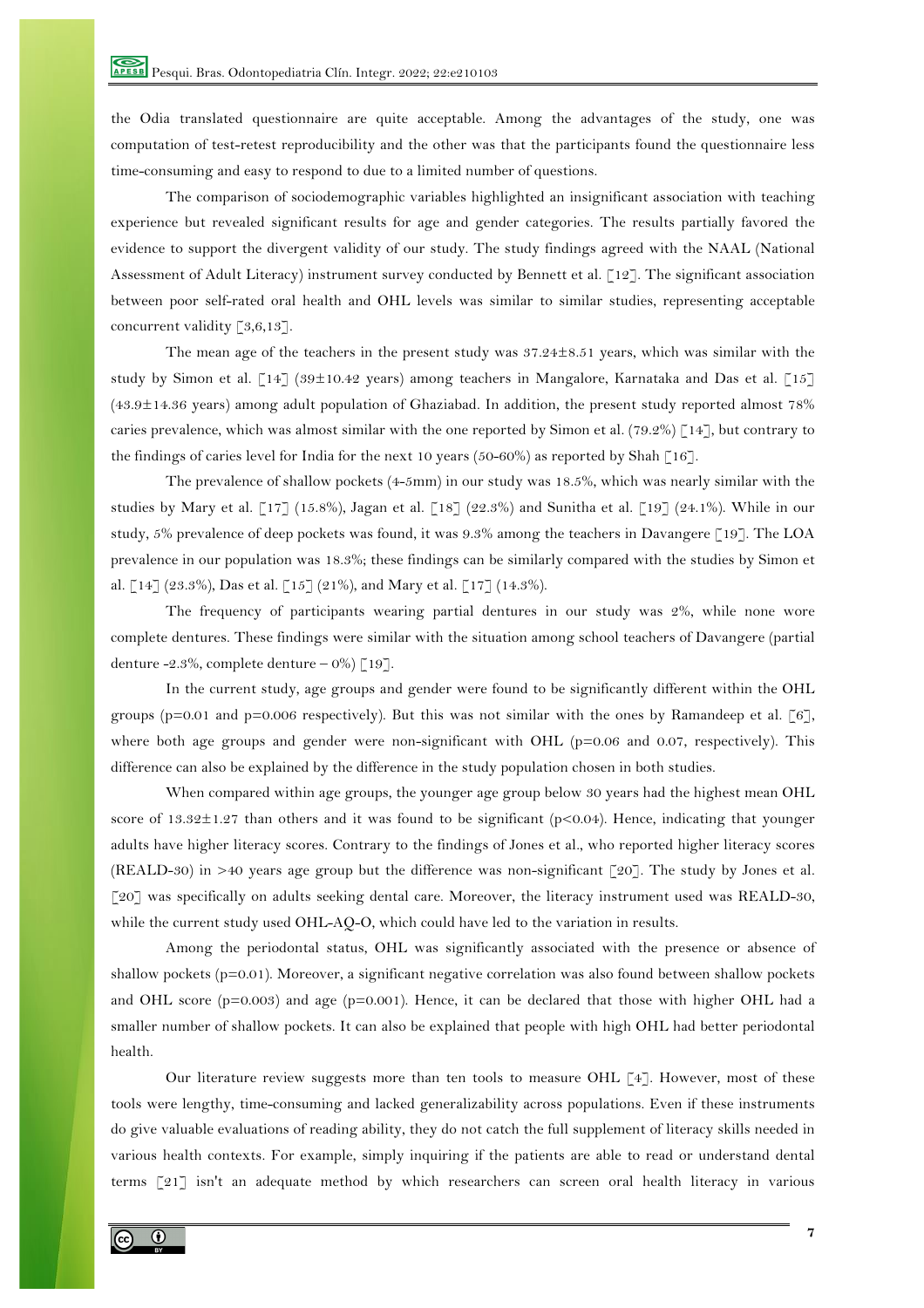populations or study the determinants and outcomes of oral health literacy. To overcome these limitations, the recent OHL-AQ questionnaire was developed, which is proved to be valid and reliable [5]. Furthermore, to conquer the language barrier and keeping in mind the limited use of the OHL-AQ questionnaire in India, our primary objective was to translate the OHL-AQ into OHL-AQ-O and establish its validity and reliability.

The strength of the current study was the sampling technique used. Under the stratified sampling technique, maximum participants from each zone of Bhubaneswar were approached for their participation in the study. Thereby, giving us a better generalizability of the results in the present study setting. In addition, selection bias was avoided in the study by not recruiting participants from a clinical environment, making our study unique from others.

The study's limitations could be the cross-sectional design of the study, which can lead to variations in results if a different time frame was chosen. Nevertheless, this epidemiological survey provided us with baseline information about the current scenario about oral health awareness among the school teachers. Hence, paving us a way towards the execution of future oral health education and promotion programs amongst the study population, considering teachers as the direct connecting link to children.

# **Conclusion**

The translated version of Oral Health Literacy Adult Questionnaire - Odia (OHL-AQ-O) in its initial testing process was established as a valid and reliable instrument to assess oral health literacy levels among school teachers. However, with the advantage of easy administration and usage of OHL-AQ-O, the questionnaire needs to be tested among local, tribal and rural communities to ascertain its external validity.

### **Authors' Contributions**



#### **Financial Support**

None.

# **Conflict of Interest**

The authors declare no conflicts of interest.

### **Data Availability**

The data used to support the findings of this study can be made available upon request to the corresponding author.

### **Acknowledgements**

The authors would like to express deep gratitude and appreciation to the principals and teachers of the schools in Bhubaneswar for their kind cooperation and participation for completion of this research work.

### **References**

- [1] Petersen PE, Kwan S. The 7th WHO Global conference on health promotion towards integration of oral health. Community Dent Health 2010; 27(Suppl. 1):129-36. https://doi.org/10.1922/CDH\_2643Petersen08.
- [2] National Institute of Dental and Craniofacial Research, National Institute of Health, U.S. Public Health Service, Department of Health and Human Services. The invisible barrier: literacy and its relationship with oral health. A